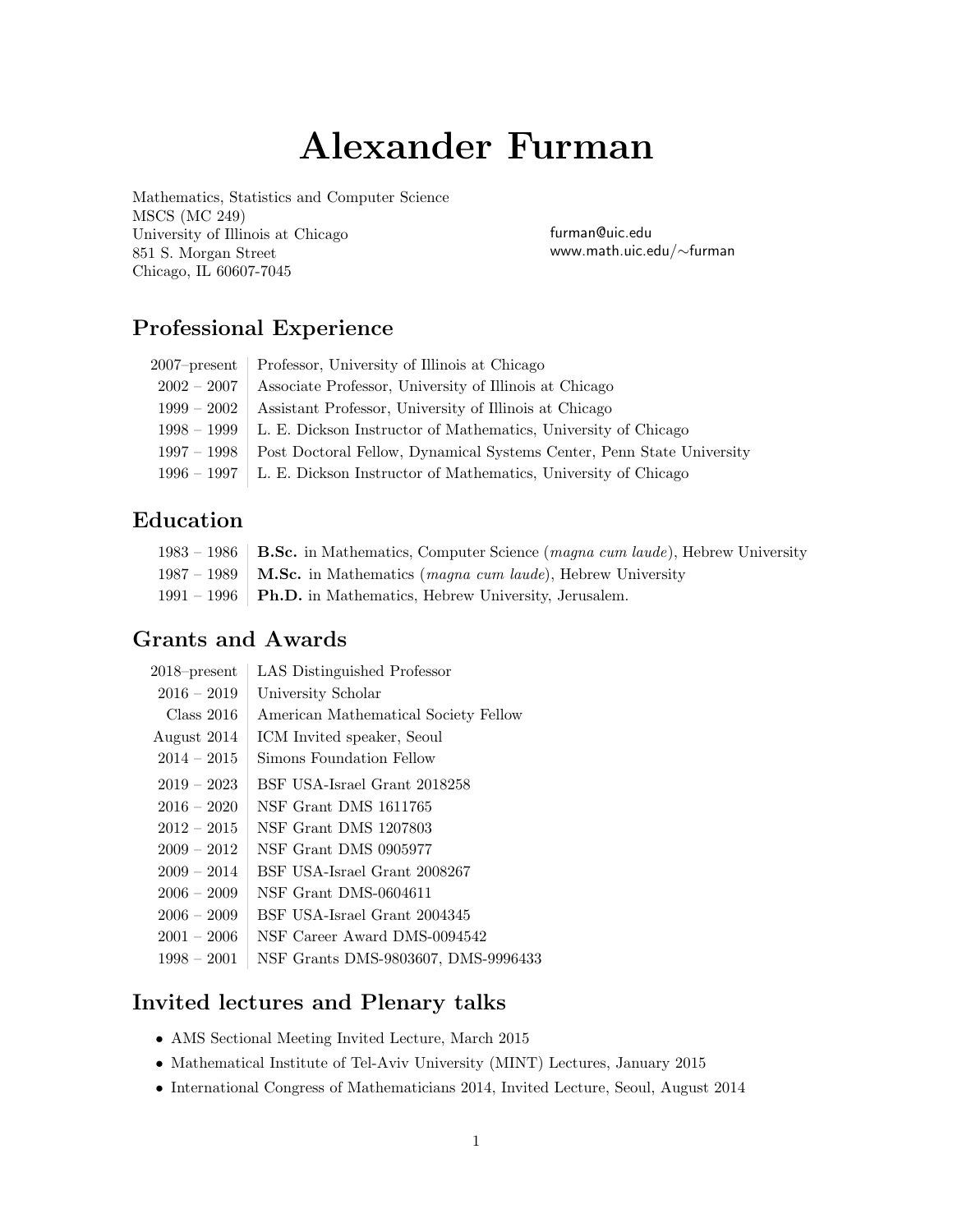## Publications

- 31. U. Bader, A. Furman, R. Sauer, Lattice envelopes, Duke J. Math, to appear (arXiv:1711.08410)
- 30. U. Bader, A. Furman, R. Sauer, An adelic arithmeticity theorem for lattices in products, Mathem. Zeit., to appear (arXiv:1705.08158)
- 29. U. Bader, A. Furman, Super-Rigidity and non-linearity for lattices in products, Compos. Math., to appear, (arXiv:1802.09931)
- 28. U. Bader, A. Furman, An extension of Margulis' super-rigidity theorem Dynamics, Geometry and Number Theory: the Impact of Margulis on Modern Mathematics, accepted, (arxiv:1810.01607)
- 27. M. Cantrell, A. Furman, Asymptotic shapes for ergodic families of metrics on nilpotent groups, Groups, Geom., Dyn., 11 (2017), no. 4, 1307 - 1345. (arXiv:1508.00244)
- 26. U. Bader, A. Furman, R. Sauer, On the structure and arithmeticity of lattice envelopes, C. R. Acad. Sci. Paris, Ser. I 353 (2015), no. 5, 409 – 413. (arXiv:1411.7332)
- 25. U. Bader, A. Furman, Boundaries, rigidity of representations, and Lyapunov exponents, Proceedings of ICM 2014, Invited Lectures,  $(2014)$ ,  $71 - 96$ .  $($ arxiv:1404.5107)
- 24. U. Bader, A. Furman, A. Gorodnik, B. Weiss, Rigidity of group actions on homogeneous spaces III, Duke Math. J. 164, Vol 1  $(2015)$ , 115 - 155.
- 23. U. Bader, A. Furman, R. Sauer, Weak notions of normality and vanishing up to rank in  $L^2$ -cohomology, Int. Math. Res. Not. IMRN no. 12, (2014), 3177 - 3189.
- 22. U. Bader, A. Furman, R. Sauer, Efficient subdivision in hyperbolic groups and applications. Groups Geom. Dyn. 7 (2013), no. 2, 263 - 292.
- 21. U. Bader, A. Furman, Boundaries, Weyl groups, and Superrigidity. Electron. Res. Announc. Math. Sci. 19 (2012), 41 - 48.
- 20. A. Furman, What is a ... stationary measure? Notices of the AMS 58 no. 9 (2011), 1276 – 1277.
- 19. U. Bader, A. Furman, R. Sauer, Integrable measure equivalence and rigidity of hyperbolic lattices. Invent. Math. 194 (2013), no. 2, 313 - 379.
- 18. A. Furman, A survey of measured group theory Geometry, rigidity, and group actions,  $296 - 374$ , Chicago Lectures in Math., Univ. Chicago Press, Chicago, IL, 2011, (arXiv:0901.0678)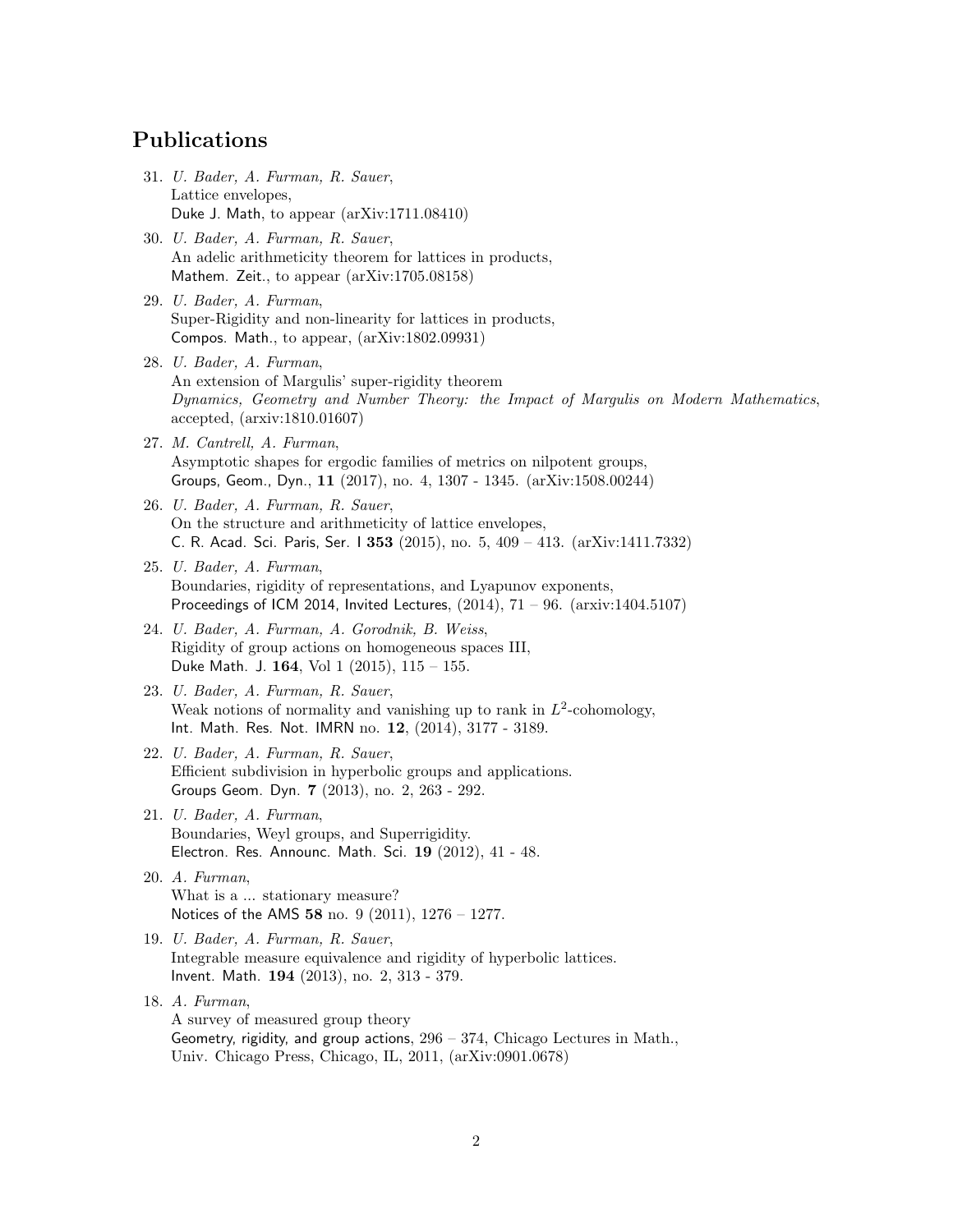- 17. J. Bourgain, A. Furman, E. Lindenstrauss, S. Mozes, Stationary measures and equidistribution for orbits of non-Abelian semigroups on the torus, J. Amer. Math. Soc. 24 (2011), no. 1, 231 - 280. 16. A. Furman, N. Monod, Actions of product groups on manifolds Duke Math. J., 148 (2009), no. 1, 1 - 39. 15. A. Furman, Rigidity of group actions on infinite volume homogeneous spaces II, J. Amer. Math. Soc.,  $21$  (2008),  $479 - 512$ . 14. A. Furman, On Popa's Cocycle Superrigidity Theorem, Inter. Math. Res. Notices  $2007$   $(2007)$ ,  $1 - 46$ . 13. J. Bourgain, A. Furman, E. Lindenstrauss, S. Mozes, Invariant measures and stiffness for non Abelian groups of toral automorphisms, C. R. Acad. Sci. Paris, Ser. I 344 (2007), 737 – 742. 12. U. Bader, A. Furman, T. Gelander, N. Monod, Property (T) and rigidity for actions on Banach spaces, Acta Mathematica, 198 (2007), 57 – 105. 11. A. Furman, Outer automorphism groups of some ergodic equivalence relations, Comment. Math. Helv. 80 (2005), no. 1, 157 – 196. 10. A. Furman, On minimal strongly proximal actions of locally compact groups, Israel J. Math. 136 (2003), 173 – 187. 9. A. Furman, Random walks on groups and random transformations, Handbook of dynamical systems, Vol. 1A, 931 – 1014, North-Holland, Amsterdam, 2002. 8. A. Furman, Coarse-geometric perspective on negatively curved manifolds and groups, Rigidity in dynamics and geometry (Cambridge, 2000), 149 – 166, Springer, Berlin, 2002. 7. A. Furman, Mostow-Margulis rigidity with locally compact targets Geom. Funct. Anal. (GAFA) 11 (2001), no. 1, 30 – 59. 6. A. Furman, Smooth dynamical systems with discrete spectrum Appendix to the paper by R. Gunesch and A. Katok: Construction of weakly mixing diffeomorphisms preserving measurable Riemannian metric and smooth measure Discrete Cont. Dynam. Syst. 6 No 1,  $(2000)$ ,  $61 - 88$ . 5. A. Furman, Orbit equivalence rigidity, Annals of Mathematics  $(2)$  150  $(1999)$ , no. 3,  $1083 - 1108$ . 4. A. Furman, Gromov's measure equivalence and rigidity of higher rank lattices, Annals of Mathematics (2) 150 (1999), no. 3, 1059 – 1081. 3. A. Furman, Y. Shalom, Sharp ergodic theorems for group actions and strong ergodicity,
	- Ergod. Th. Dynam. Systems  $19$  (1999), no. 4,  $1037 1061$ .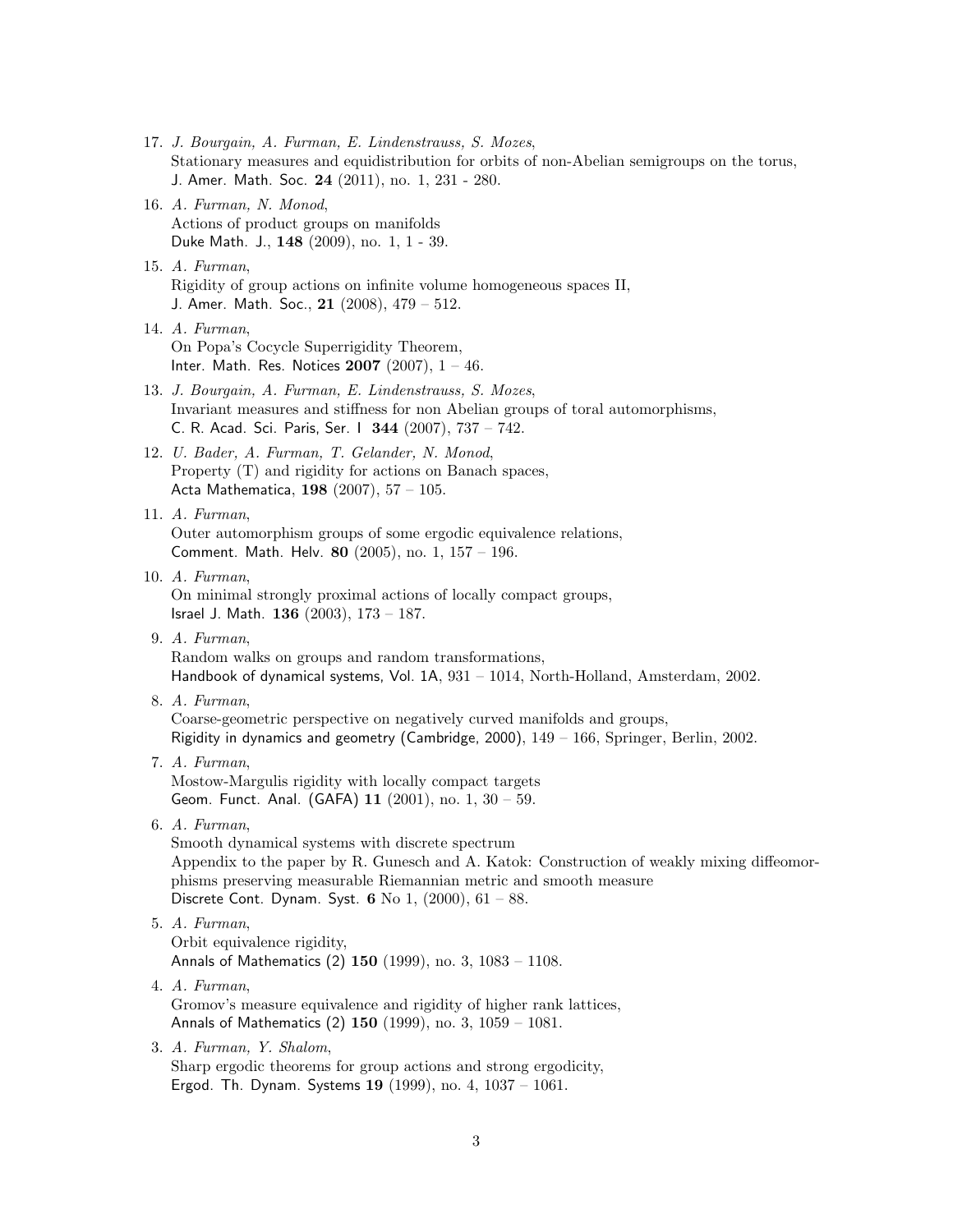2. A. Furman, B. Weiss,

On the ergodic properties of Cartan flows in ergodic actions of  $SL(2,R)$  and  $SO(n,1)$ , Ergod. Th. Dynam. Systems 17 (1997), no. 6, 1371 – 1382.

1. A. Furman, On the multiplicative ergodic theorem for uniquely ergodic systems, Ann. Inst. H. Poincare Probab. Statist. 33 (1997), no. 6, 797 – 815.

#### Submitted

- 2. U. Bader, A. Furman, Margulis' super-rigidity theorem for non-lattices, (arxiv:1810.01608)
- 1. U. Bader, A. Furman, Some ergodic properties of metrics on hyperbolic groups, (arXiv:1707.02020)

#### Preprints and work in progress

- 1. U. Bader, P.-E. Caprace, A. Furman, J. Lecureux, Character rigidity for  $\tilde{A}_2$ -groups, (in preparation).
- 2. U. Bader, P.-E. Caprace, A. Furman, A. Sisto, Actions on non-proper hyperbolic spaces and applications, (in preparation).
- 3. U. Bader, A. Furman, Boundary theory and simplicity of the Lyapunov spectrum, (in preparation).
- 4. U. Bader, A. Furman, Super-rigidity via Weyl groups: hyperbolic-like targets, (in preparation).
- 5. U. Bader, A. Furman, Stronger boundary pairs and characteristic maps, (in preparation).
- 6. U. Bader, A. Furman, A.Shaker, Superrigidity via Weyl groups: actions on the circle, (arXiv:math.DS/0605276)
- 7. U. Bader, A. Furman, Algebraic representations of ergodic actions and super-rigidity, (arxiv:1404.5107)

#### Mini-courses and Lecture series

- Random and Arithmetic structures in Topology, Locally symmetric manifolds, MSRI, 6/2019
- Ergodic Geometry, TIFR, Mumbai India, 3/2019
- Rigidity phenomena via ergodic methods, Salt Lake City, Utah, 8/2017
- Super-rigidity, Lunts workshop, Moscow, Russia, 7/2017
- Analysis on groups and Measured group theory, Northwestern, 4/2017
- Hyperbolic geometry and Dynamics, HSE, Moscow,  $5/2016$
- Geometric Group Theory, Amenability and Property  $(T)$ , MSRI,  $6/2015$
- Non Commutative Geometry and Operator Algebras, Measure Equivalence, Vanderbilt, 7/2015
- Boundaries and Ergodic Geometry, Lyapunov exponents, Notre Dame, 3/2015
- Geometric and Analytic Group Theory, Superrigidity via Weyl, Ventotene, Italy, 9/2013
- Summer school on Homogeneous Dynamics, Ergodic Theory, KIAS, Seoul, 8/2013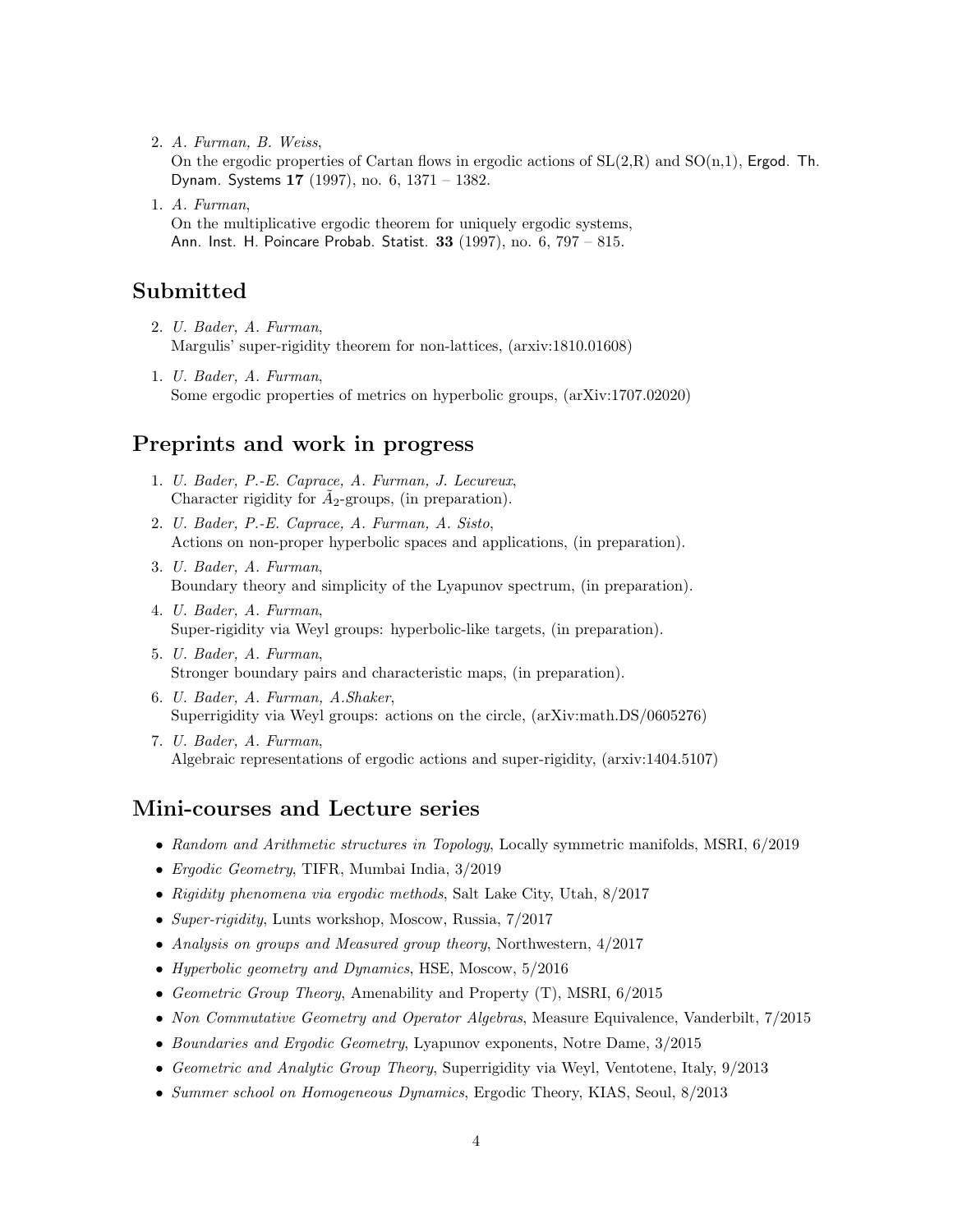- Minerva summer school on flows on homogeneous spaces, Technion, Haifa,  $9/2012$
- Von Neumann algebras and ergodic theory of group actions, IHP, Paris,  $7/2011$
- Lectures on rigidity, Ecole Polytechnique, Paris, 3/2008
- Groups and Dynamics, Les Diablerets, Switzerland, 3/2008
- *Midrasha Mathematicae*, Mini course, Hebrew University, Jerusalem, 12/2008
- Rigidity School, Fukuoka, Japan, 6/2007

#### Conference talks and Colloquia

- Ohio State U, Math Dept Colloquium, Columbus OH, April 2019
- Vanderbilt U, Math Dept Colloquium, Nashville TN, February 2019
- Boundaries of topological groups with applications to Lyapounov exponents, symmetric spaces, and C\*-algebras, TSIMF, Sanya, December 2018
- Bar-Ilan University, Algebra, Geometry, Dynamics, and Applications, Israel, 6/2018
- AMS Special Session on *Interaction between geometry, group theory and dynamics*, Nashville, 4/2018
- American Institute of Mathematics, Classification of group von Neumann algebras, 1/2018
- Queen Mary University of London, Classical and quantum motion in disordered environment, 12/2017
- Texas A&M University, *Ergodic theory and operator algebras*, 6/2017
- IUPUI, Midwest Dynamical Systems, 10/2017
- *Wasatch Topology Conference*, Utah, 8/2016
- Ben Gurion University, Conference on Polish groups, Sde Boker, Israel, 5/2016
- Penn State University, Center for Dynamics and Geometry Colloquium, 11/2015
- UC San Diego, Colloquium, San Diego, CA, 11/2015
- UIC, Atkin Memorial Workshop, Chicago, 5/2015
- Indiana University, *Colloquium*, Bloomington, 2/2015
- Stanford University, *Colloquium*, Palo Alto, 1/2015
- Northwestern University, *Colloquium*, Evanston, 1/2015
- Yale, *Colloquium*, New Haven, CT, 3/2014
- Vanderbilt, *Colloquium*, Nashville, TN, 2/2014
- Homogeneous Dynamics, Unipotent flows, and applications, Jerusalem, Israel,  $10/2013$
- UIUC, Colloquium, Urbana-Champaign, IL, 10/2012
- The Hebrew University, *Colloquium*, Jerusalem,  $6/2012$
- Bloomington Geometry Workshop, Indiana University, Bloomington, IN, 4/2012
- Geometric Groups on the Gulf Coast, Pensacola, FL, 4/2012
- McGill and Universite de Montreal, *Colloquium*, Montreal, 11/2011
- IHP, *Geometric and measured group theory*, Paris,  $7/2011$
- Ben Gurion University, Ergodic Theorems, Group Actions and Applications, Israel, 5/2011
- Northwestern University, *Discrete Methods in Ergodic Theory*, Evanston, 2/2011
- AMS, Special session on rigidity, Notre Dame, November 2010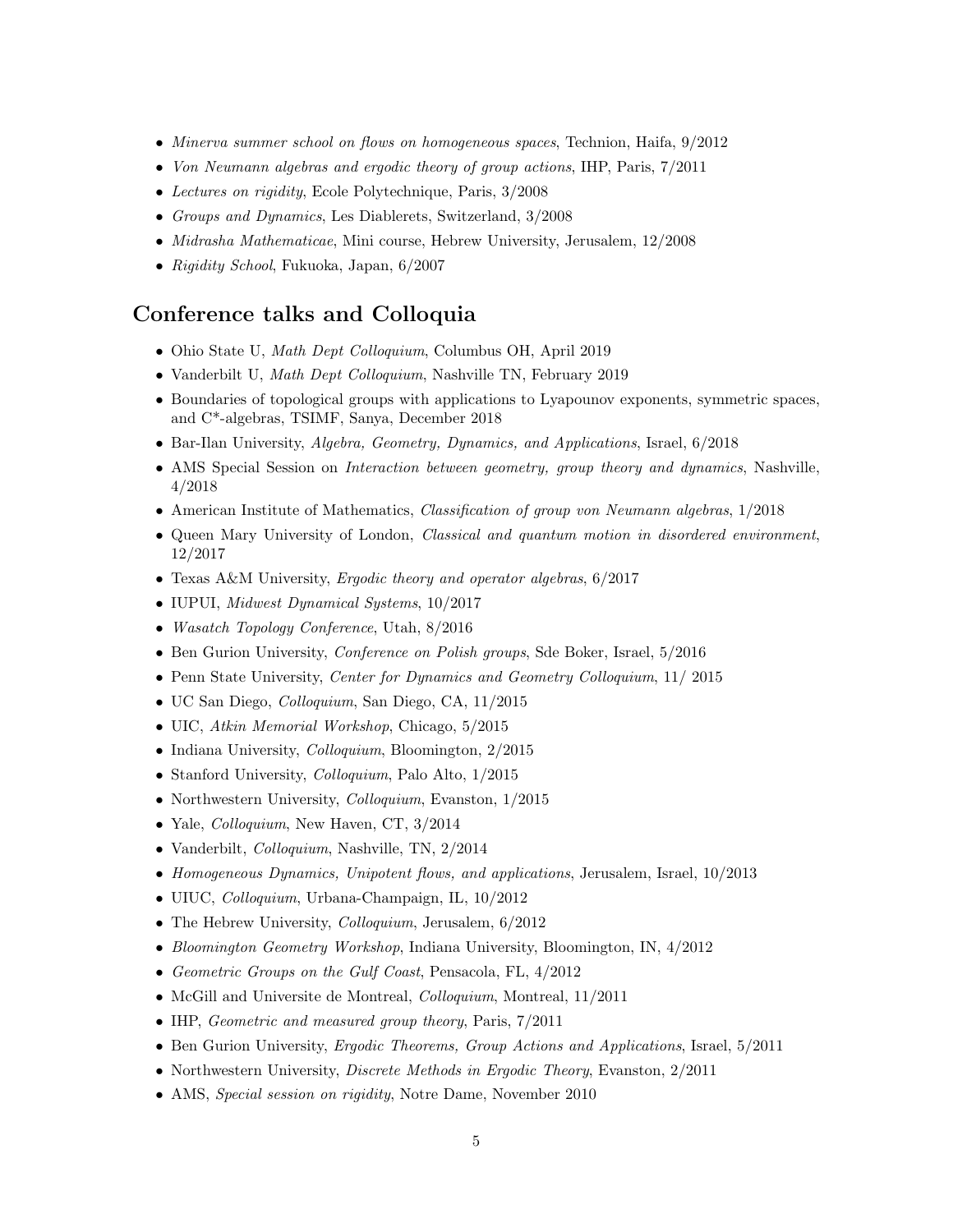- Northwestern University, *Midwest Dynamics Conference*, Evanston, 10/2010
- AMS, Special Session on Rigidity in von Neumann Algebras and Ergodic Theory, UCLA, 10/2010
- UIC, *Workshop in Dynamics*, Chicago,  $5/2010$
- Technion, *Colloquium*, Haifa, Israel, 12/2009
- Affine Isometric Actions of Discrete Groups, Ascona, Switzerland, 6/2009
- UCLA, Ergodic Theory and von Neumann Algebras, 3/2009
- Ohio State U, *Equidistribution on homogeneous spaces*, Columbus, OH, 6/2008
- Brandeis-Harvard-MIT-Northeastern, Colloquium, Boston, 2/2008
- Hebrew University, *Colloquium*, Jerusalem, 12/2007
- UC Irvine, Colloquium, Irvine, 12/2007
- Caltech, *Colloquium*, Los Angeles, 11/2007
- UCLA, Colloquium, Los Angeles, 11/2007
- USC, Colloquium, Los Angeles, 11/2007
- Yale,  $Colloquium$ , New Haven,  $10/2007$
- U Chicago, Geometry, Rigidity, and Group Actions, (in honor of Robert J. Zimmer's 60th Birthday), Chicago, 9/2007
- Moscow Independent University, "Globus", 5/2007
- von Neumann Algebras and Ergodic Theory, UCLA, 3/2007
- IHP, Groupoids in operator algebras and Noncommutative Geometry, IHP, Paris, 2/2007
- AMS, Joint Meeting, New Orleans, 1/2007
- Tel-Aviv University, *Colloquium*, 1/2007
- Texas A& M, SUMIRFAS, 8/2006
- Beyond Amenability: groups, actions, and operator algebras, UCLA, 5/2006
- BIRS (Banff, Canada), Rigidity, Group Actions and Dynamics, 7/2005
- NCGOA (Vanderbilt), Non commutative Geometry and Operator Algebras, 5/2005
- AMS 2005 Spring Central Section Meeting,  $4/2005$
- Universite de Lille, Analysis and Geometry on Random Structures, 5/2004
- Washington U (St Louis), Midwest Geometry, 6/2003
- Moscow Independent University, "Globus", 12/2004
- Vanderbilt, Non commutative Geometry seminar, 11/2004
- Indiana, *Colloquium*, 2/2003
- UCLA, Colloquium, 2/2003
- Rutgers, *Colloquium*,  $10/2002$
- ENS Lyon, Seminaire de mathematiques pures, 7/2002
- ETHZ (Zurich), Advances in Rigidity Theory, 6/2002
- MFO (Oberwolfach), Geometrization of Kazhdan's property  $(T)$ ,  $7/2001$
- ESI, Random Walks and Geometry, Viena, 7/2001
- IMU Conference on Dynamics, Jerusalem, celebrating Benjamin Weiss' 60-th birthday, 6/2001
- MFO (Oberwolfach), *Geometric Rigidity and Hyperbolic Dynamics*, 2/2001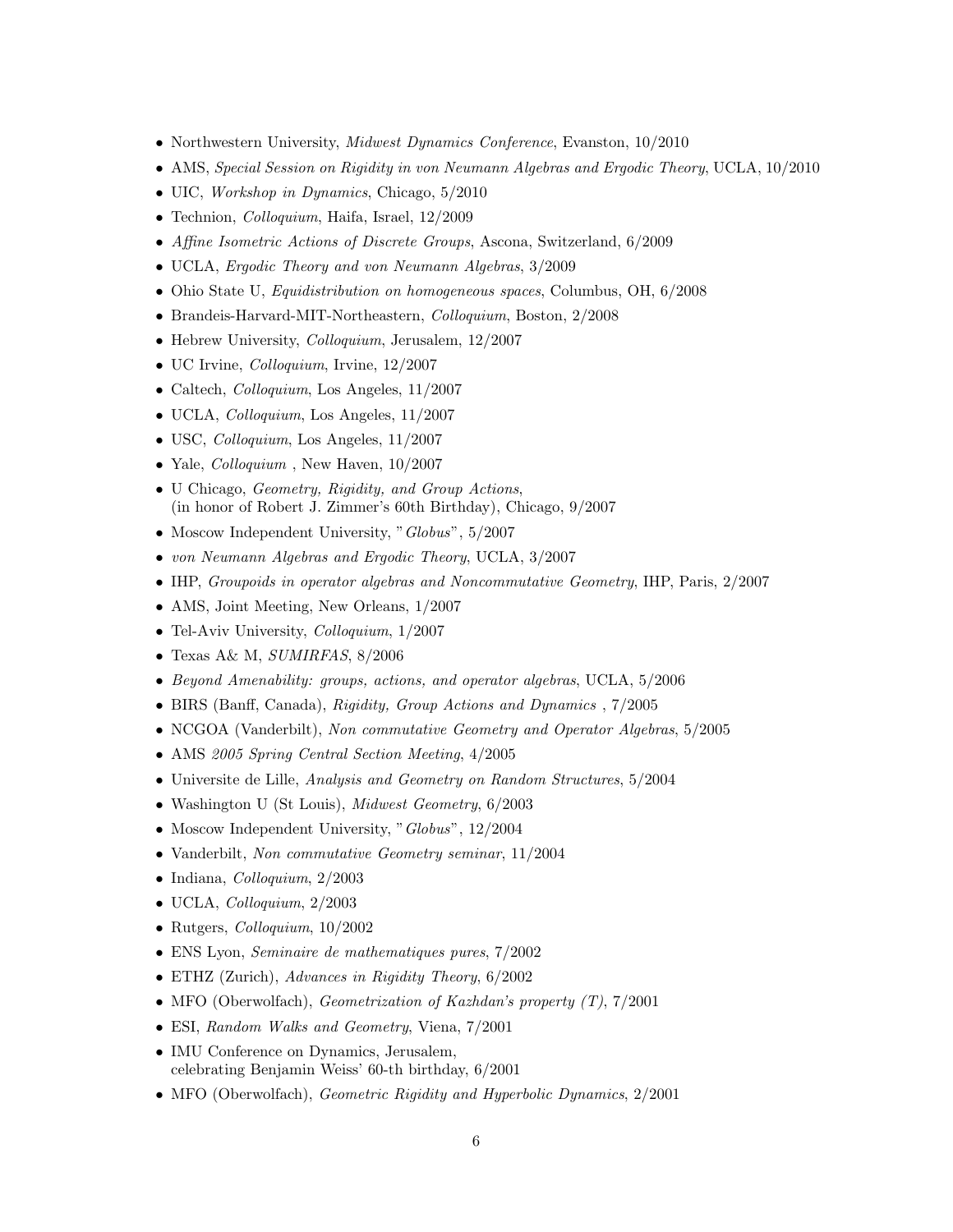- Tufts University, *Colloquium*, 9/2001
- Neuchatel (Switzerland), Special colloquium, 5/2001
- Newton Institute (Cambridge, UK), Rigidity in Dynamics and Geometry, 3/2000
- Penn State, *Workshop on Dynamical Systems and Related Topics*, 10/1999
- UIC, Colloquim,  $2/1999$
- Paris VI, Rigidity, Representations and Ergodic Theory, 6/1998
- Stanford, Special Colloquium, 3/1998
- Penn State, Workshop on Dynamical Systems and Related Topics, 10/1997
- University of Rennes, Conference on Actions of Groups and Probability, 7/1997
- Technion (Haifa, Israel), *Conference on Modern Ergodic Theorems*,  $3/1997$
- Ben Gurion U, *Colloquium*, Beer Sheva, Israel,  $3/1997$
- Penn State, Workshop on Dynamical Systems and Related Topics, 10/1996
- TIFR, International Colloquium on Ergodic Theory and Lie Groups, Mumbai, India, 12/1995
- Penn State, Workshop on Dynamical Systems and Related Topics, 10/1995
- Hebrew University, *Workshop on Lie Groups and Ergodic Theory*, Jerusalem, 5/1995

#### Seminar talks

- Weizmann Institute, Groups and Geometry seminar, Rehovot, Israel, 7/2018
- University of Chicago, Chicagoland Action Now rotating workshop, 11/2016
- Weizmann Institute, Geometry seminar, Rehovot, Israel, 12/2015
- Penn State University, Geometry Seminar, 11/2015
- Yale University, Geometry Seminar,  $10/2015$
- Yale University, Group theory Seminar,  $3/2014$
- Vanderbilt University, Joint Subfactors and Group Theory Seminar, 2/2014
- University of Chicago, Dynamics Seminar, November 2013
- UIC, Geometry/Topology/Dynamics Seminar, October 2013
- UIUC, Group Theory seminar, Urbana-Champaign, IL, October 2012
- Ben Gurion University, Action Now Seminar, Beer Sheva, June 2012
- Ben Gurion University, Action Now Seminar, Beer Sheva, December 2011
- The Technion, Analysis Seminar, Haifa, December 2011
- U Chicago, Geometry/Topology Seminar, Chicago, February 2011
- The Technion, Special seminar talk, Haifa, Israel, December 2010
- Steklov Mathematical Institute, Dynamics Seminar, Moscow, Russia, December 2010
- McGill U, Analysis Seminar, Montreal, Canada, November 2009
- Northwestern University, Dynamical Systems Seminar, Evanston, October 2009
- Vanderbilt, Topology and Group Theory Seminar, Nashville, October 2009
- Tel Aviv U, Geometry and Dynamics Seminar, Tel-Aviv, Israel, December 2008
- McGill U, joint Analysis and Groups Seminar, Montreal, Canada, November 2008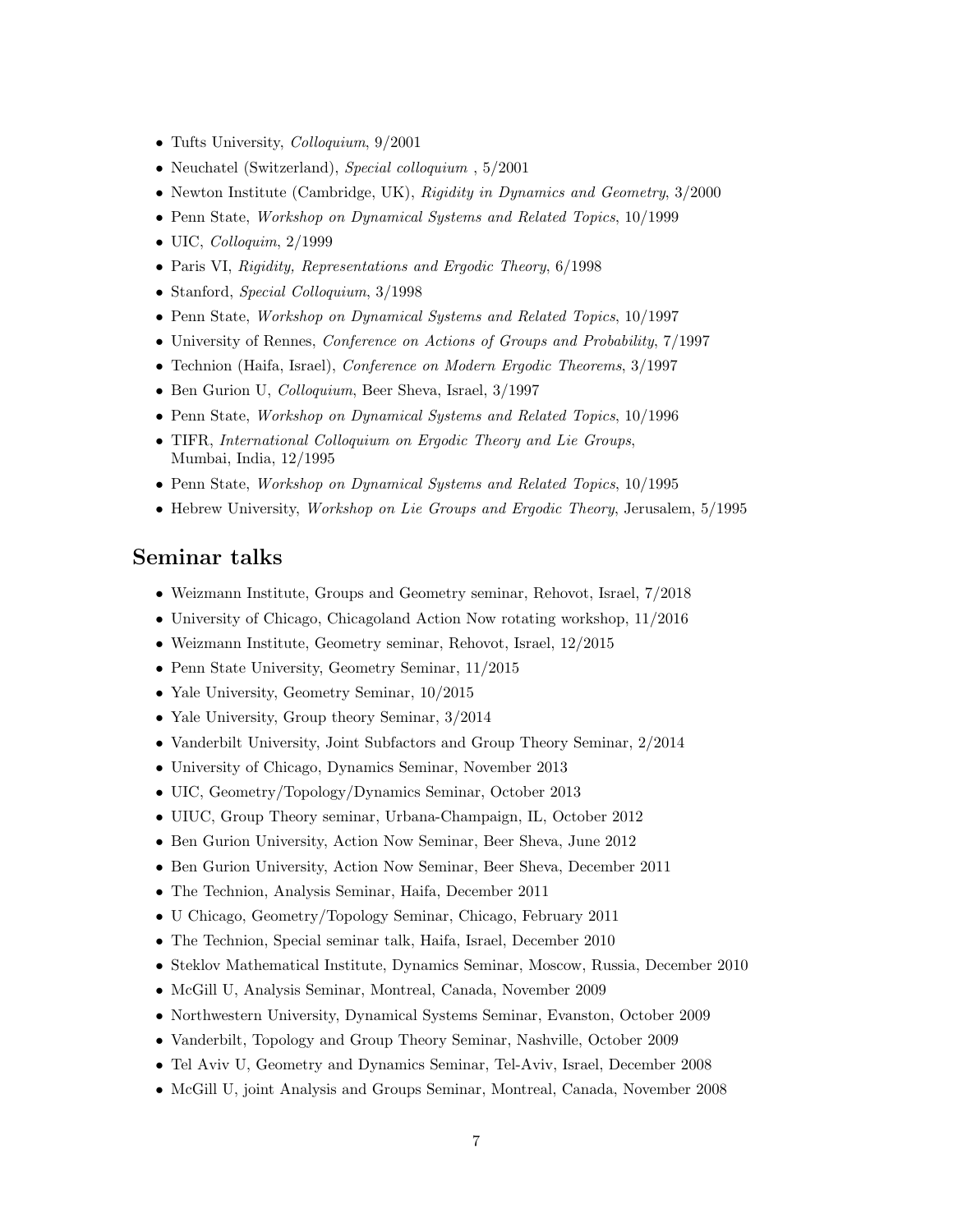- Hebrew U, Group Actions Seminar, Jerusalem, Israel, December 2007
- Technion, Actions Now: rotating seminar, Haifa, December 2007
- Ohio State U, Ergodic Theory Seminar, Columbus, November 2007
- Brown, Group actions Seminar, October 2007
- Brown, Geometry, Topology Seminar, October 2007
- U Chicago, Geometry, Topology Seminar, October 2007
- Yale, Group Actions: Dynamics, Geometry, Invariants, New Haven, October 2007
- Hebrew University Lie Groups Seminar , Jerusalem, Israel, June 2007
- U Chicago, Global Dynamics Seminar , April 2007
- Michigan Geometry Seminar, Ann Arbor, March 2007
- Hebrew University Ergodic Theory Seminar, Jerusalem, January 2007
- Hebrew University Lie Groups Seminar, Jerusalem, January 2007
- IAS Lie Groups, Representations and Discrete Mathematics, Princeton, April 2006
- UCLA, Functional Analysis Seminar, Los Angeles, March 2006
- U Chicago, Topology/Geometry Seminar, Chicago, April 2005
- Northwestern U, Dynamics Seminar, Evanston, March 2005
- UIUC, Differential geometry Seminar, Urbana-Champaign, October 2003
- UCLA, Functional Analysis Seminar, Los Angeles, February 2003
- Michigan Lie Groups and Dynamics Seminar, Ann Arbor, March 2002
- Michigan, Geometry Seminar, Ann Arbor, March 2002
- Tufts-Brandeis-MIT, Dynamical Systems seminar, September 2001
- Princeton, Ergodic theory and Statistical Mechanics Seminar, April 2001
- Hebrew U (Jerusalem), Lie groups seminar , January 2001
- Yale, Geometry and Dynamics Seminar, November 2000
- Northwestern, Geometry and Dynamics seminar, November 2000
- Hebrew U (Jerusalem), Lie groups seminar, November 2000
- Max Plank (Leipzig), Geometry seminar, July 2000
- Hebrew U (Jerusalem), Lie groups seminar, December 1999
- Institute Fourier (Grenoble), Geometry seminar, July 1999
- ETH (Zurich), Geometry and group theory seminar, July 1999
- Hebrew U (Jerusalem), Ergodic Theory seminar, July 1999
- Michigan U (Ann Arbor), Geometry seminar, April 1999
- Michigan U (Ann Arbor), Lie groupos and Dynamics seminar, April 1999
- Bielefeld U (Germany), Group Theory Seminar, September 1998
- U Chicago, Topology/Geometry Seminar, April 1998
- Berkeley, Special talk, March 1998
- UIUC (Urbana-Champaign), Analysis Seminar, February 1997
- UIC, Geometry/Topology/Dynamics Seminar, December 1996
- Northwestern (Evanston), Dynamical Systems Seminar, October 1996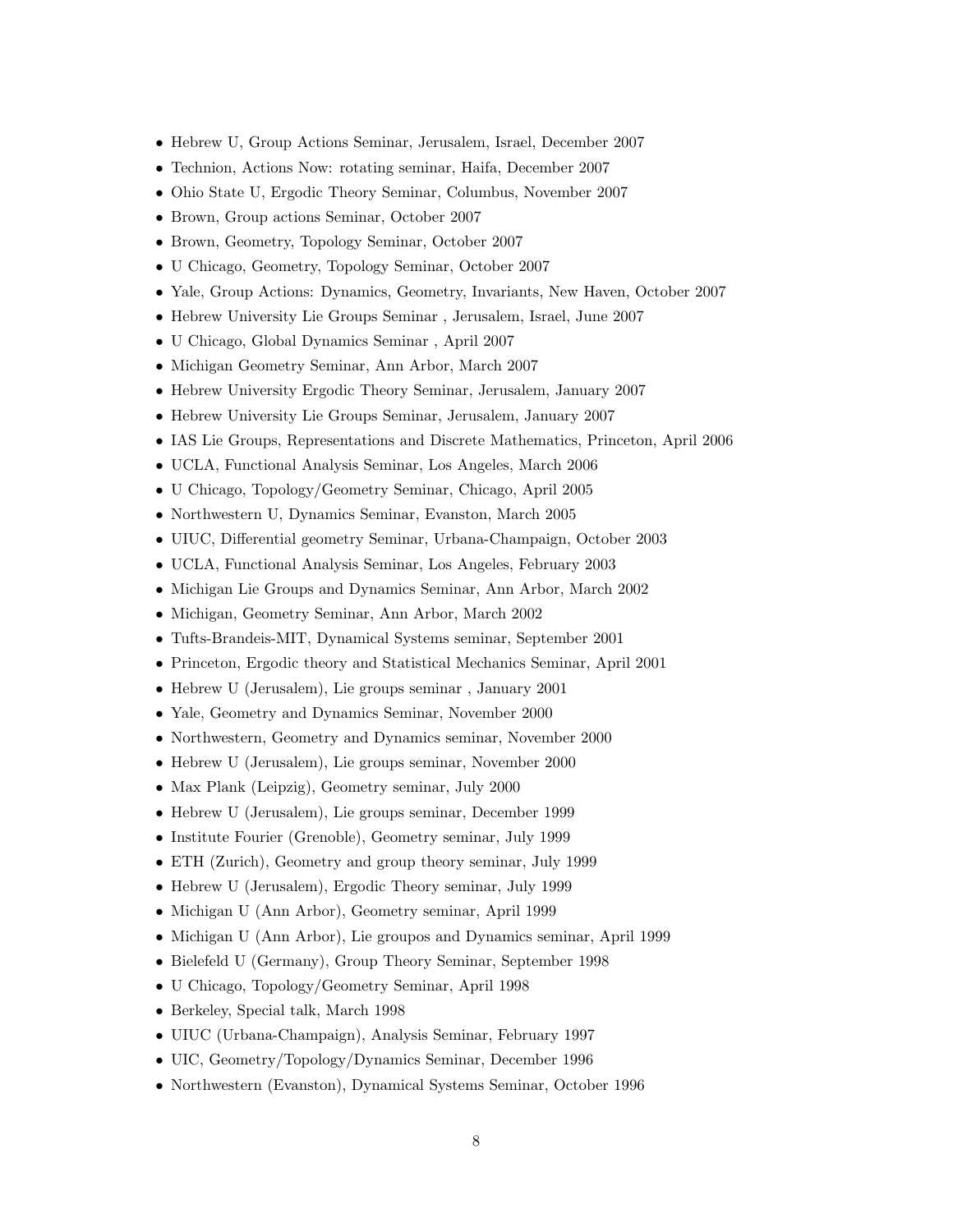- Technion (Haifa), Geometry Seminar, October 1995
- Stanford, Ergodic Theory Seminar, October 1995
- U Chicago, Geometry/Topology Seminar, October 1995

#### University and Department Service

- Advisory Committee (elected), 2017-2019, Chair 2017 2018
- Hiring Committee, 2017 2018, 2018 2019
- Distinguished Lecture Series Committee, 2017 2019
- Salary Committee, 2018
- Admissions, Fellowships, Assistantships, Chair, 2015 2017
- Advisory Committee (elected), 2005 2007, 2011 2013
- Calculus Committee, 2009 2010, Chair Fall 2010, 2012 2013
- Colloquium Committee, 2003 2004, 2005 2006
- Director of Graduate Studies, 2015 2017
- Doctor of Arts Subcommittee, Ex-Officio, 2015 2017
- Faculty Search Committee, 2009 2010, 2011 2012, Chair 2013 2014
- Research Assistant Professor Search Committee, 2000 2001, Chair 2005 2006, 2008 2009, Chair 2012 - 2013.
- Graduate Student Colloquium, Coordinator, 2005 2006
- Graduate Studies Committee, Chair, 2015 present
- Student Awards Committee, 2003 2004, Chair 2004 2005, Chair 2006 2007, 2008 2010, 2011 2012, 2015 present
- 300 Level Math Curriculum, 2011 2012, Chair 2012 2013
- Undergraduate Math Club Committee, Coordinator, 2000 2001
- Undergraduate Studies Committee, 2009 2010
- Visitors Committee, Chair 2009 2010, 2010 2011
- University Senate, 2006 2007

#### Professional Service Activities

- Journal of Modern Dynamics, Associate Editor, 2018 2022.
- Journal of Topology and Analysis, Associate Editor, 2018 2022.
- Canadian Journal of Mathematics, Associate Editor, 2017 2021.
- Canadian Mathematical Bulletin, Associate Editor, 2017 2021.
- Semester long Thematic Program Random and Arithmetic structures in Topology, MSRI, Fall 2020 (Organizer).
- Member of the Lie group Session Committee for International Congress of Mathematicians 2018.
- Workshop on *Boundaries of topological groups*,  $C^*$ -algebras, symmetric spaces, and Lyapounov exponents at the Tsinghua Sanya International Mathematics Forum (TSIMF), China, 2018 (Organizer).
- Oberwolfach meeting on Groups, Dynamics, and Approximation, 2019 (Organizer).